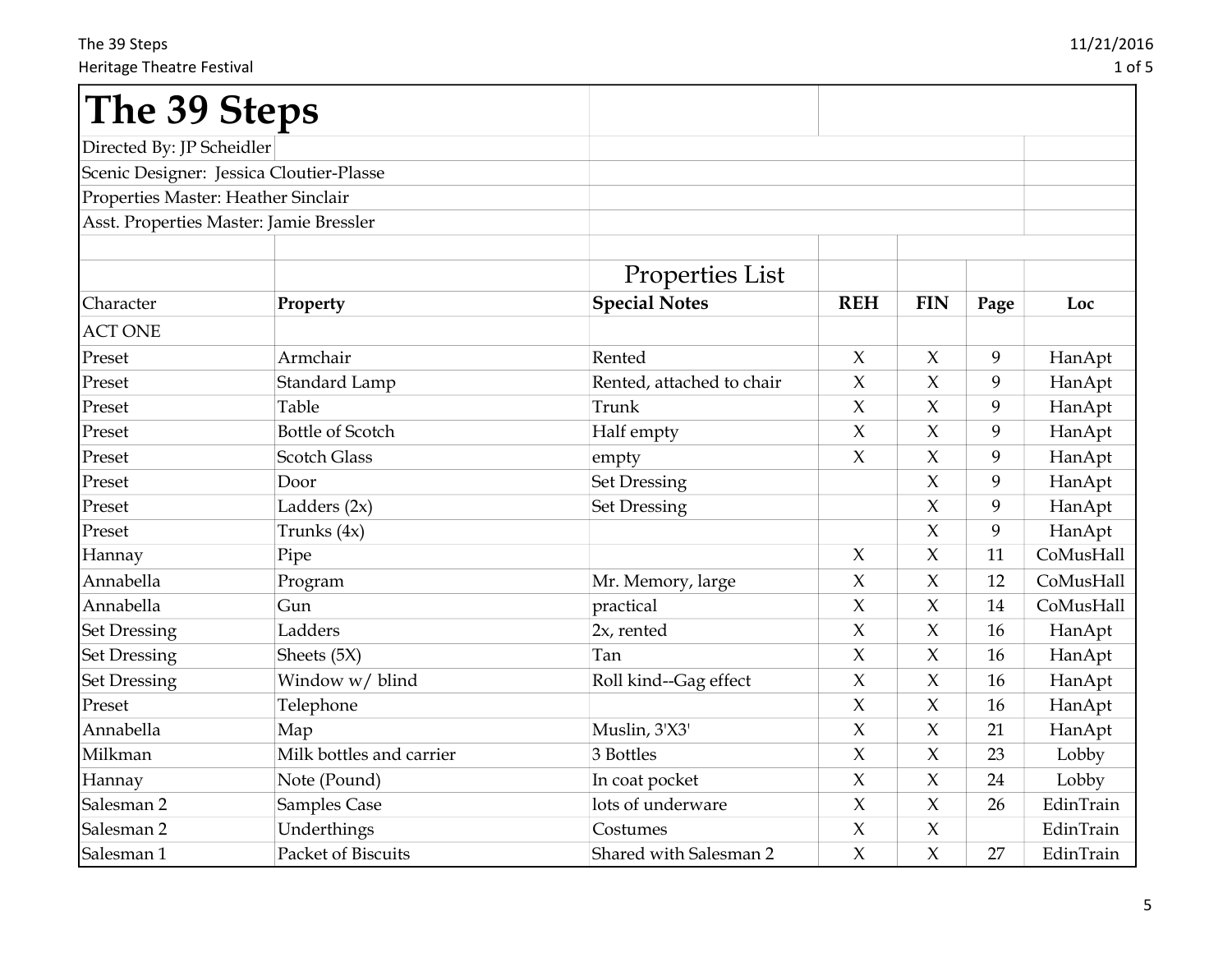The 39 Steps Heritage Theatre Festival

| Paperboy               | Newspapers                |                            | $\mathsf X$         | $\chi$              | 28 | EdinStation   |
|------------------------|---------------------------|----------------------------|---------------------|---------------------|----|---------------|
| Salesman 2             | Penny                     | to Paperboy                | $\chi$              | $\boldsymbol{\chi}$ | 28 | EdinStation   |
| Pamela                 | <b>Book</b>               |                            | $\boldsymbol{\chi}$ | $\boldsymbol{\chi}$ | 34 | HighTrain     |
| Crew                   | Running Man puppet        |                            |                     | $\chi$              |    | PictureScreen |
| Crew                   | Crawling Man puppet       |                            |                     | $\chi$              |    | PictureScreen |
| Crew                   | Airplane puppets          | $2x$ , rented              |                     | $\chi$              |    | PictureScreen |
| Crew                   | Flame puppets             | Gelled                     |                     | $\chi$              |    | PictureScreen |
| Crew                   | <b>Bicycle Puppet</b>     |                            |                     | $\chi$              |    | PictureScreen |
| Crofter                | Lantern                   | practical                  |                     | $\chi$              | 39 | CroCottage    |
| Hannay                 | Large Map                 | Center rig, 5x8            |                     | $\mathsf X$         | 39 | CroCottage    |
| Preset                 | 3 chairs                  | almuminum (4 total)        |                     |                     | 42 | CroCottage    |
| Margaret               | Plates $(3x)$             | w/ velcro                  |                     | $\mathsf X$         | 42 | CroCottage    |
| Margaret               | Herring                   | 3x                         |                     | $\chi$              | 42 | CroCottage    |
| Crofter                | <b>Evening Newspaper</b>  |                            | $\chi$              | $\chi$              | 42 | CroCottage    |
| Hannay                 | 5 pound note              | to Crofter                 | $\chi$              | $\boldsymbol{\chi}$ | 46 | CroCottage    |
| Margaret               | Picture Frame             | Act as window              |                     | $\boldsymbol{\chi}$ | 46 | CroCottage    |
| Hannay                 | Hymn Book                 | in overcoat, rented        | $\boldsymbol{\chi}$ | $\boldsymbol{\chi}$ | 47 | CroCottage    |
| Policeman 1            | Whistle                   | $w /$ ring                 | $\boldsymbol{\chi}$ | $\boldsymbol{\chi}$ | 48 |               |
| Crew                   | Whistle                   | on neck string             | $\chi$              | $\chi$              | 48 |               |
| Policeman <sub>2</sub> | <b>Bicycle Handlebars</b> | w/bell, light, and horn    | $\boldsymbol{\chi}$ | $\boldsymbol{\chi}$ | 54 | ProfStudy     |
| Professor              | Cigarette w/ holder       | in a black case            | $\chi$              | $\chi$              | 56 | ProfStudy     |
| Mrs. Professor         | Ashtray                   |                            |                     | $\boldsymbol{\chi}$ | 56 | ProfStudy     |
| Mrs. Professor         | Champagne Flutes          | 2x, goo inside             |                     | $\boldsymbol{\chi}$ | 56 | ProfStudy     |
| <b>Act Two</b>         |                           |                            |                     |                     |    |               |
| Preset                 | Desk                      |                            | $\boldsymbol{\chi}$ | $\boldsymbol{\chi}$ | 61 | SherOff       |
| Hannay                 | <b>Silver Bullet</b>      | Rented                     | $\boldsymbol{\chi}$ | $\chi$              | 61 | SherOff       |
| Sheriff                | Tea cup and Saucer        | Plastic, attached together | $\boldsymbol{\chi}$ | $\chi$              | 64 | SherOff       |
| Sheriff                | Handcuffs                 | Trick                      | $\chi$              | $\mathsf X$         | 64 | SherOff       |
| Mr. Dunwoody           | Chair                     | Aluminum                   | $\boldsymbol{\chi}$ | $\boldsymbol{\chi}$ | 66 | AssemHall     |
| Mr. McQuarrie          | Lectern                   | Rented                     | $\chi$              | $\chi$              | 66 | AssemHall     |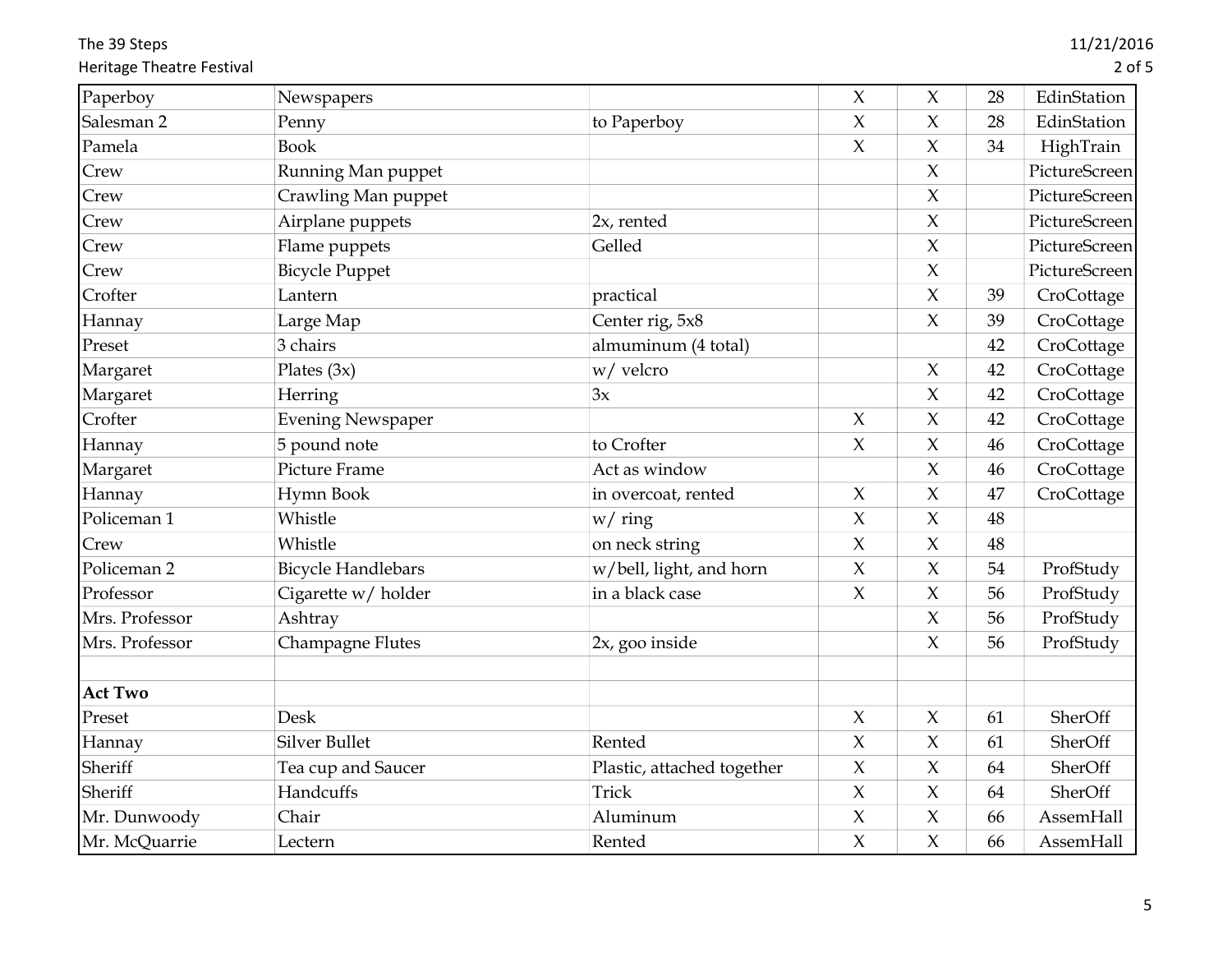The 39 Steps Heritage Theatre Festival

| Hotel Book                                                              | Ledger, Comically large  | $\mathsf X$ | $\chi$              | 80   | <b>McGarHotel</b> |
|-------------------------------------------------------------------------|--------------------------|-------------|---------------------|------|-------------------|
| Pencil                                                                  | w/ hotel book            | $\chi$      | $\chi$              | 80   | McGarHotel        |
| Service Bell                                                            |                          | $\chi$      | $\chi$              | 80   | McGarHotel        |
| Hotel Room Key                                                          | on Murphey bed hook      | $\chi$      | $\chi$              | 80   | McGarHotel        |
| Food Table                                                              |                          | $\chi$      | $\chi$              | 83   | McGarHotel        |
| Sandwiches (on table)                                                   | Over-large, ham & tomato | $\chi$      | $\chi$              | 83   | McGarHotel        |
| Glass of Whiskey (on table)                                             | practical--tea           | $\chi$      | $\chi$              | 83   | McGarHotel        |
| Tumbler of Milk (on table)                                              | practical--soy milk      | $\chi$      | $\chi$              | 83   | McGarHotel        |
| Police Badge                                                            |                          |             | $\chi$              | 83   | McGarHotel        |
| <b>Binoculars</b>                                                       |                          | $\chi$      | $\chi$              | 97   | Palladium         |
| False Hand                                                              | w/ cigarette holder      | $\chi$      | $\chi$              | 97   | Palladium         |
| Cigarette Holder                                                        | In false hand            |             | $\chi$              | 97   | Palladium         |
| Replica Dummy of Self                                                   |                          | $\chi$      | $\boldsymbol{\chi}$ | 101  | Palladium         |
| Christmas tree                                                          | Ladder w/ lights         |             | $\chi$              | 105  | HanApt            |
| Snow                                                                    |                          |             | $\chi$              | 105  | HanApt            |
|                                                                         |                          |             |                     |      |                   |
| <b>Notes and Issues</b>                                                 |                          |             |                     |      |                   |
| Pull a dish rag for the whiskey                                         |                          |             | 18-Jul              |      |                   |
| dye the sheets, blue or tan talk with JP or Jessica                     |                          |             |                     |      |                   |
| Fix the knife handle again                                              |                          |             |                     |      |                   |
| make oversized "Mr. Memory" programs. 2 reg sheets of paper sized       |                          |             |                     |      |                   |
| Add the covers for the train, grates-scenie                             |                          |             |                     |      |                   |
| Add sand paper to the back of the salesman case, brown                  |                          |             |                     |      |                   |
| add boxes to trunk 1 for the whiskey bottle, phone, and cup-            |                          |             |                     |      |                   |
| spray the velcro to be black on trunk 3                                 |                          |             |                     |      |                   |
| Fix the salesman's case to look more pretty                             |                          |             |                     |      |                   |
| spray all the handles of the trunks to be black                         |                          |             |                     |      |                   |
|                                                                         |                          |             |                     |      |                   |
| face on the paper needs to be bigger                                    |                          |             |                     |      |                   |
|                                                                         |                          |             |                     |      |                   |
| Rig the map to pull away at the center. Grommet two in center, tie line |                          |             |                     |      |                   |
|                                                                         |                          |             |                     | Date |                   |